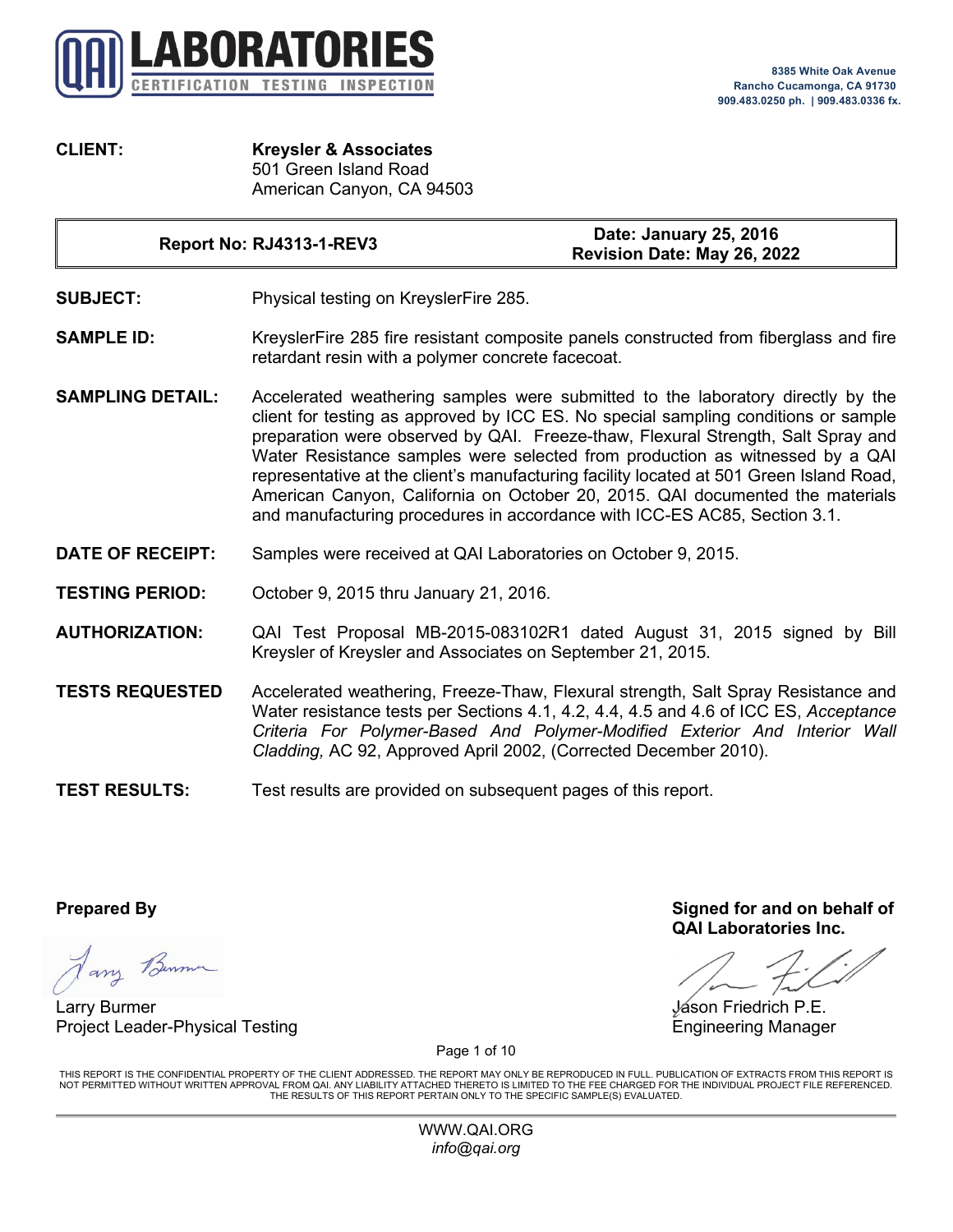

## **ACCELERATING- WEATHERING (WEATHEROMETER) TEST PER SECTION 4.1 OF ICC ES AC 92**

### **Test Procedure**

Testing was performed in accordance with Section 4.1 of ICC ES AC 92 Approved April 2002, (Corrected December 2010) and ASTM G 155-05a, *Standard Practice for Operating Xenon Arc Light Apparatus for Exposure of Non-Metallic Materials*. Five, 3-inch by 9-inch specimens from three representative coating finishes were subjected to 2,000 hours of accelerated weathering using a 6,500 Watt Xenon, Type B, weatherometer using the Cycle 1 operating schedule. At the conclusion of the test the specimens were examined for cracking, checking, crazing, erosion, or other characteristics that might affect performance as an exterior wall covering.

## **Test Requirements**

After exposure, there shall be no cracking, checking, crazing, erosion, or other characteristics that might affect performance as an exterior wall covering of any specimen when viewed under minimum 5X magnification.

### **Test Results**

After 2,000 hours of exposure, there was no cracking, checking, crazing, erosion or other characteristics that might affect performance as a wall cladding on any of the fifteen specimens when viewed by minimum 5X magnification. A photograph of each of the three representative specimens after exposure is provided in the appendix of this report.

### **Conclusion:**

The KreyslerFire 285 product *passed* the accelerated weathering test and demonstrated compliance with Section 4.1 of ICC ES AC 92.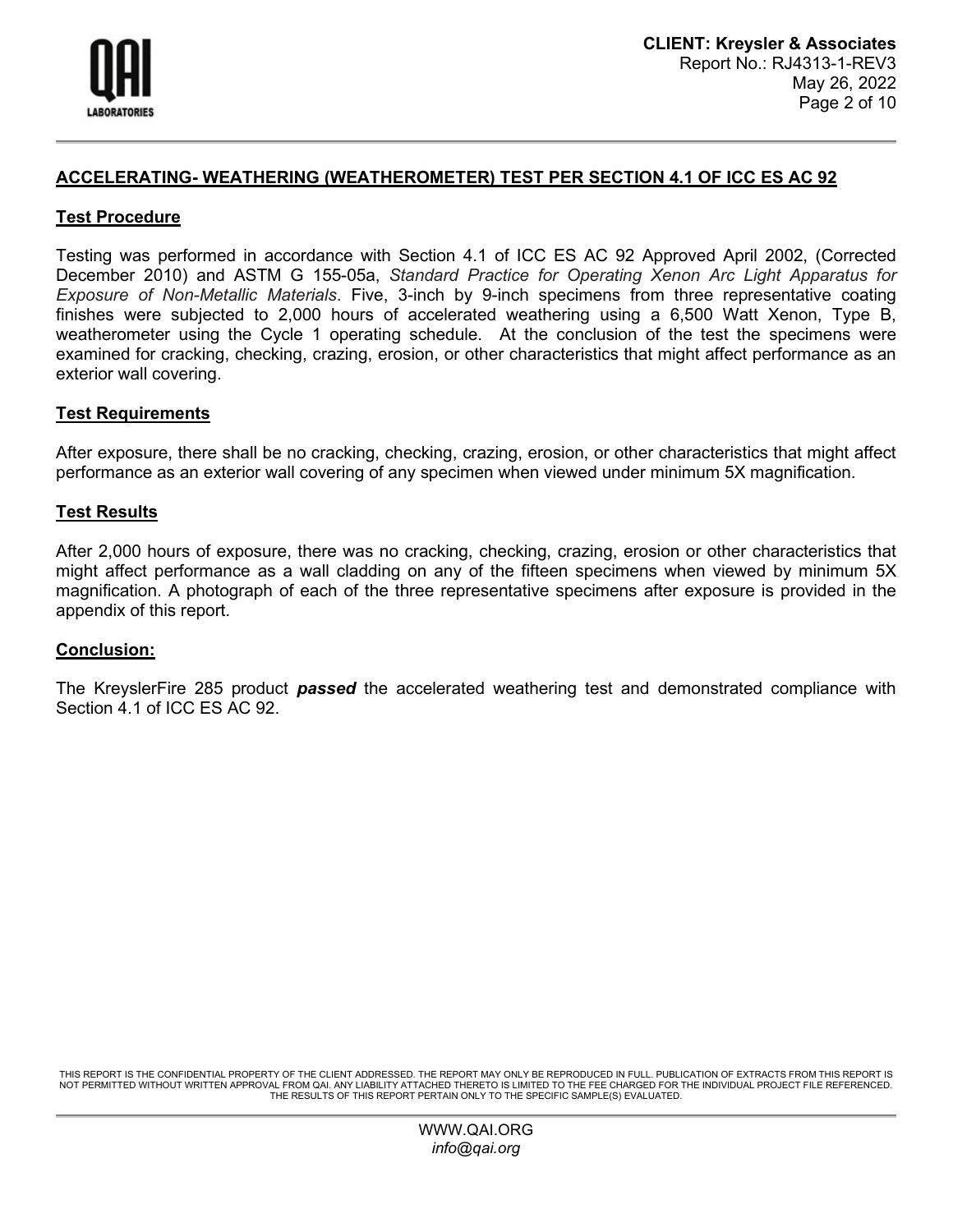

# **FREEZE-THAW TEST PER SECTION 4.2 OF ICC ES AC 92**

### **Test Procedure**

Testing was performed in accordance with Section 4.2.1 of ICC ES AC 92 Approved April 2002, (Corrected December 2010). Twenty 6-inch by 12-inch specimens were subjected to 10 freeze-thaw cycles with each cycle consisted of air drying in a convection oven at 120°F for a minimum of 8 hours, immersion in 70°F to 80°F water for 8 hours, and then exposure to -20°F in a cold chamber for a minimum of 16 hours.

Test temperatures were monitored using a Fluke 52 and a Type K thermocouple.

### **Test Requirements**

After exposure, there shall be no cracking, checking, crazing, erosion, or other characteristics that might affect performance as an exterior wall covering of any specimen when viewed under minimum 5X magnification. Delamination or indications of the same between component materials or layers are also defined as failure. The average flexural strength shall be at least 60 percent of the average strength of the dry-control specimens.

### **Test Results**

After 10 freeze-thaw cycles, the specimens did not sustain any cracking, checking, crazing, erosion or other characteristics that might affect performance as a wall cladding when viewed by minimum 5X magnification. No delamination of any of the twenty specimens occurred. Results of Flexural Strength Tests are provided on page 5 of this report.

### **Conclusion:**

The KreyslerFire 285 product *passed* the freeze-thaw test and demonstrated compliance with Section 4.2 of ICC ES AC 92.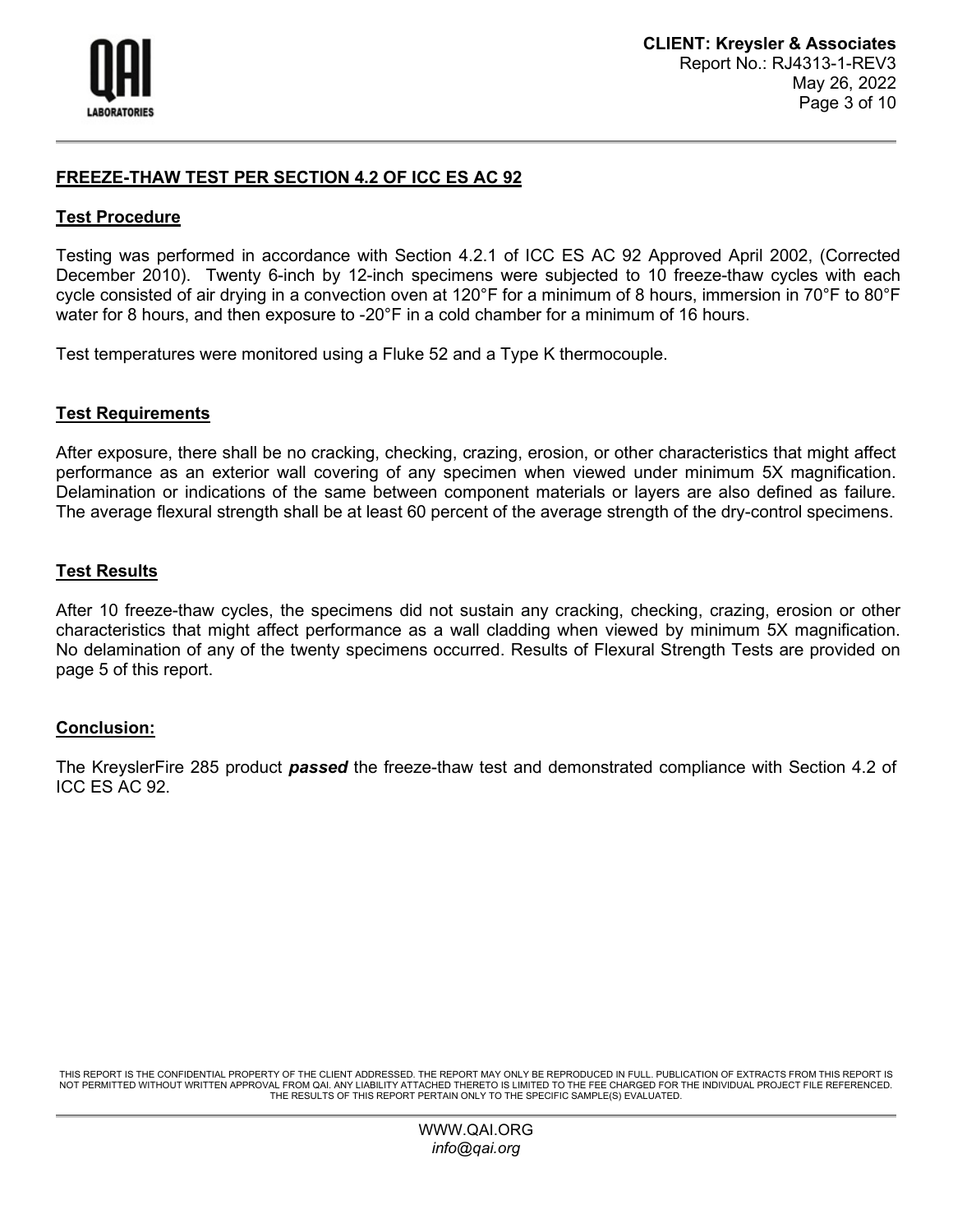

# **FLEXURAL-STRENGTH TEST PER SECTION 4.4 OF ICC ES AC 92**

### **Test Procedure**

Testing was performed in accordance with ASTM D1037-99, *Standard Test Methods for Evaluating Properties of Wood-Base Fiber and Particle Panel Materials*. Twenty dry-control, twenty wet and twenty freeze-thaw specimens, measuring 6-inches by 12-inches, were prepared for this test. Ten specimens from each group were prepared in the machine direction and ten were prepared in the cross-machine direction.

Prior to testing, the specimens were conditioned at 75°F and 50% relative humidity for seven days. In addition, the wet specimens were conditioned in water maintained at 75°F for 48 hours before testing.

Each specimen was individually placed on support rollers, equal to the specimen's width, ten inches apart, having a ¼-inch radius. The specimens were loaded midspan through a ½-inch diameter-loading rod equal to the specimen's width. The load was applied to the specimen at a constant rate of 0.50-inch per minute, which resulted in specimen failure in approximately one minute. The load at which the specimen broke was recorded.

One half of the machine direction specimens and one half of the cross machine specimens were tested with the exterior face in compression (face-up) with the remainder tested with the exterior face in tension (face-down).

#### **Test Requirements**

The average flexural strength of the freeze-thaw and wet specimens must be at least 60 percent of the average flexural strength of the dry-control specimens (maximum 40 percent loss in strength).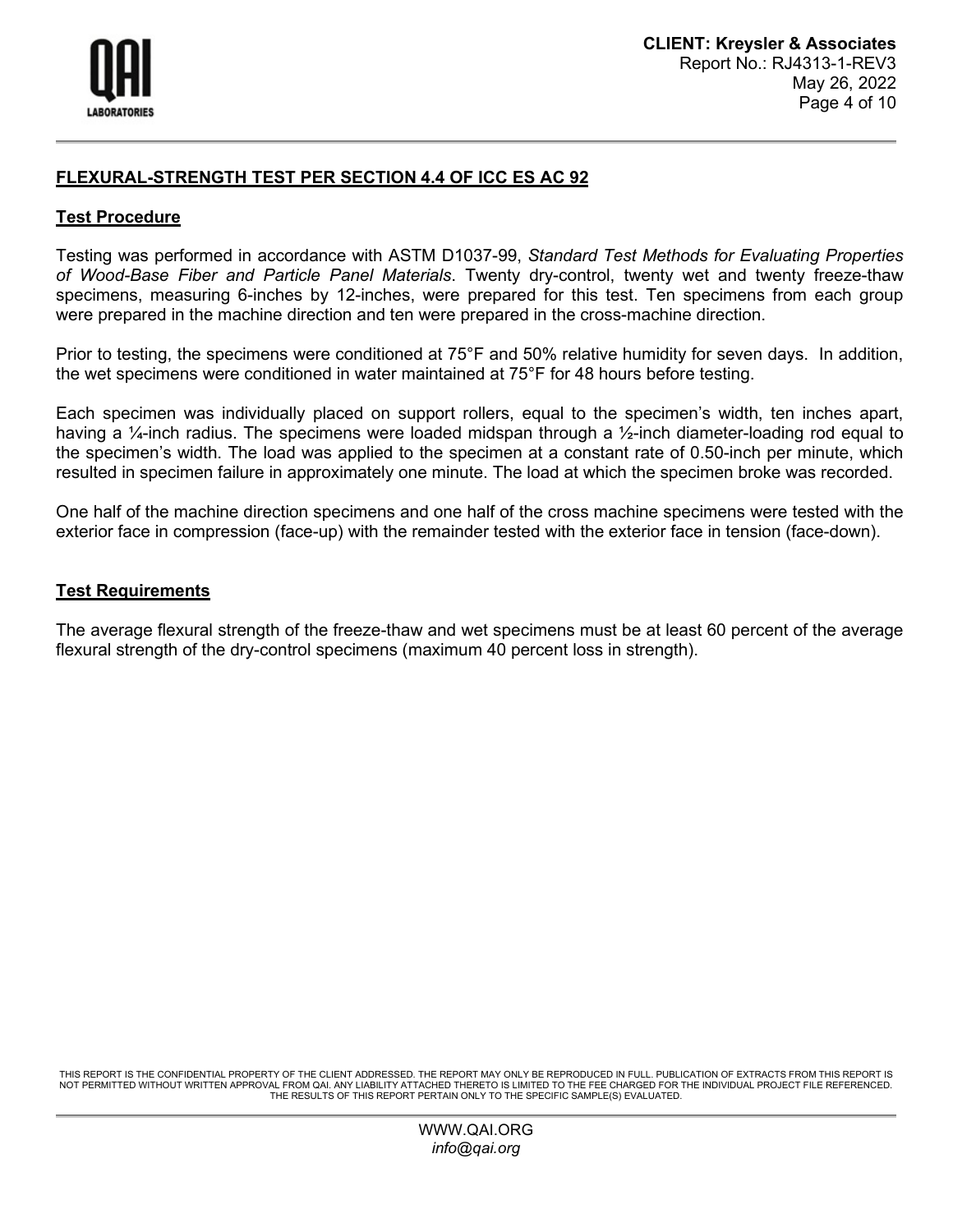

# **FLEXURAL-STRENGTH TEST PER SECTION 4.4 OF ICC ES AC 92 (CONT.)**

# **Test Results**

| <b>Dry-Control Specimens</b> |                                |           |                                |           |
|------------------------------|--------------------------------|-----------|--------------------------------|-----------|
| <b>Specimen</b>              | <b>Flexural Strength (psi)</b> |           |                                |           |
| No.                          | <b>Machine Direction</b>       |           | <b>Cross-Machine Direction</b> |           |
|                              | Face-up                        | Face-down | Face-up                        | Face-down |
|                              | 12,049                         | 10,062    | 11,714                         | 9,226     |
| 2                            | 12,619                         | 9,357     | 10,757                         | 10,983    |
| 3                            | 12,973                         | 9,122     | 12,136                         | 10,252    |
| 4                            | 12,797                         | 11,221    | 12,024                         | 9,935     |
| 5                            | 11,241                         | 10,789    | 11,404                         | 9,791     |
| Average                      | 12,336                         | 10,110    | 11,607                         | 10,037    |

**Average Dry-Control flexural strength: 11,023 psi**

| <b>Wet Specimens</b> |                                |           |                                |           |
|----------------------|--------------------------------|-----------|--------------------------------|-----------|
| <b>Specimen</b>      | <b>Flexural Strength (psi)</b> |           |                                |           |
| No.                  | <b>Machine Direction</b>       |           | <b>Cross-Machine Direction</b> |           |
|                      | Face-up                        | Face-down | Face-up                        | Face-down |
|                      | 9,986                          | 6,935     | 10,115                         | 11,836    |
| 2                    | 7,399                          | 7,010     | 10,897                         | 10,399    |
| 3                    | 8,998                          | 8,721     | 10,457                         | 10,716    |
| 4                    | 8,590                          | 9,776     | 9,497                          | 9,563     |
| 5                    | 7,312                          | 7,304     | 9,254                          | 11,635    |
| Average              | 8,457                          | 7,949     | 10,044                         | 10,830    |

# **Average Wet flexural strength: 9,320 psi**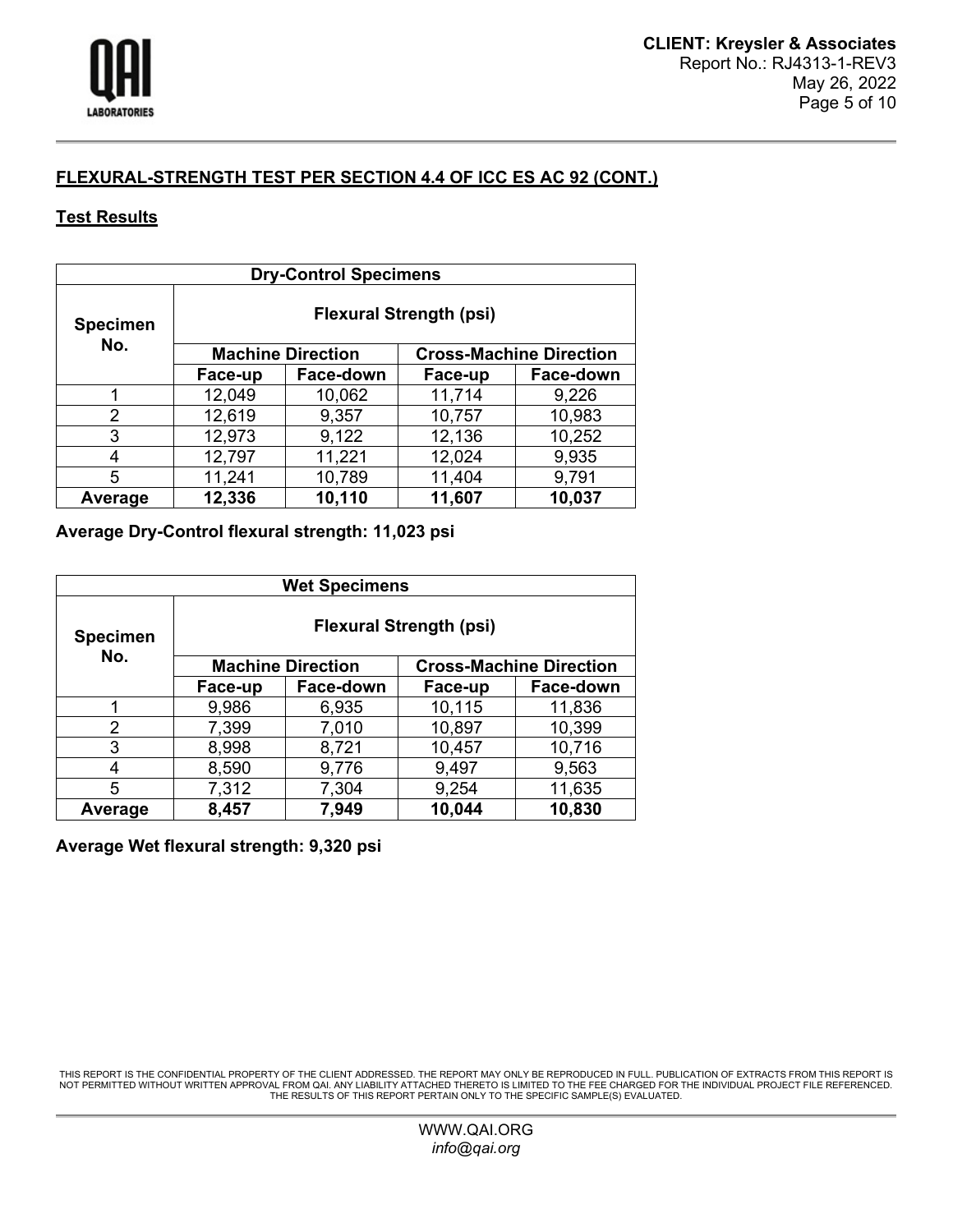

# **FLEXURAL-STRENGTH TEST PER SECTION 4.4 OF ICC ES AC 92 (CONT.)**

# **Test Results (Cont.)**

| <b>Freeze-thaw Specimens</b> |                                |           |                                |           |
|------------------------------|--------------------------------|-----------|--------------------------------|-----------|
| <b>Specimen</b><br>No.       | <b>Flexural Strength (psi)</b> |           |                                |           |
|                              | <b>Machine Direction</b>       |           | <b>Cross-Machine Direction</b> |           |
|                              | Face-up                        | Face-down | Face-up                        | Face-down |
|                              | 7,590                          | 8,241     | 7,829                          | 9,352     |
| 2                            | 9,742                          | 8,160     | 9,842                          | 7,457     |
| 3                            | 7,013                          | 7,007     | 7,361                          | 8,621     |
| 4                            | 7,758                          | 8,481     | 9,796                          | 9,457     |
| 5                            | 7,681                          | 7,646     | 8,562                          | 7,224     |
| Average                      | 7,957                          | 7,907     | 8,678                          | 8,422     |

## **Average Freeze-thaw flexural strength: 8,241 psi**

**Flexural Strength Retained**

**Wet Specimens: 85%** 

**Freeze-thaw Specimens: 75%** 

### **Conclusion:**

The KreyslerFire 285 product *passed* the flexural strength test and demonstrated compliance with Section 4.4 of ICC ES AC 92.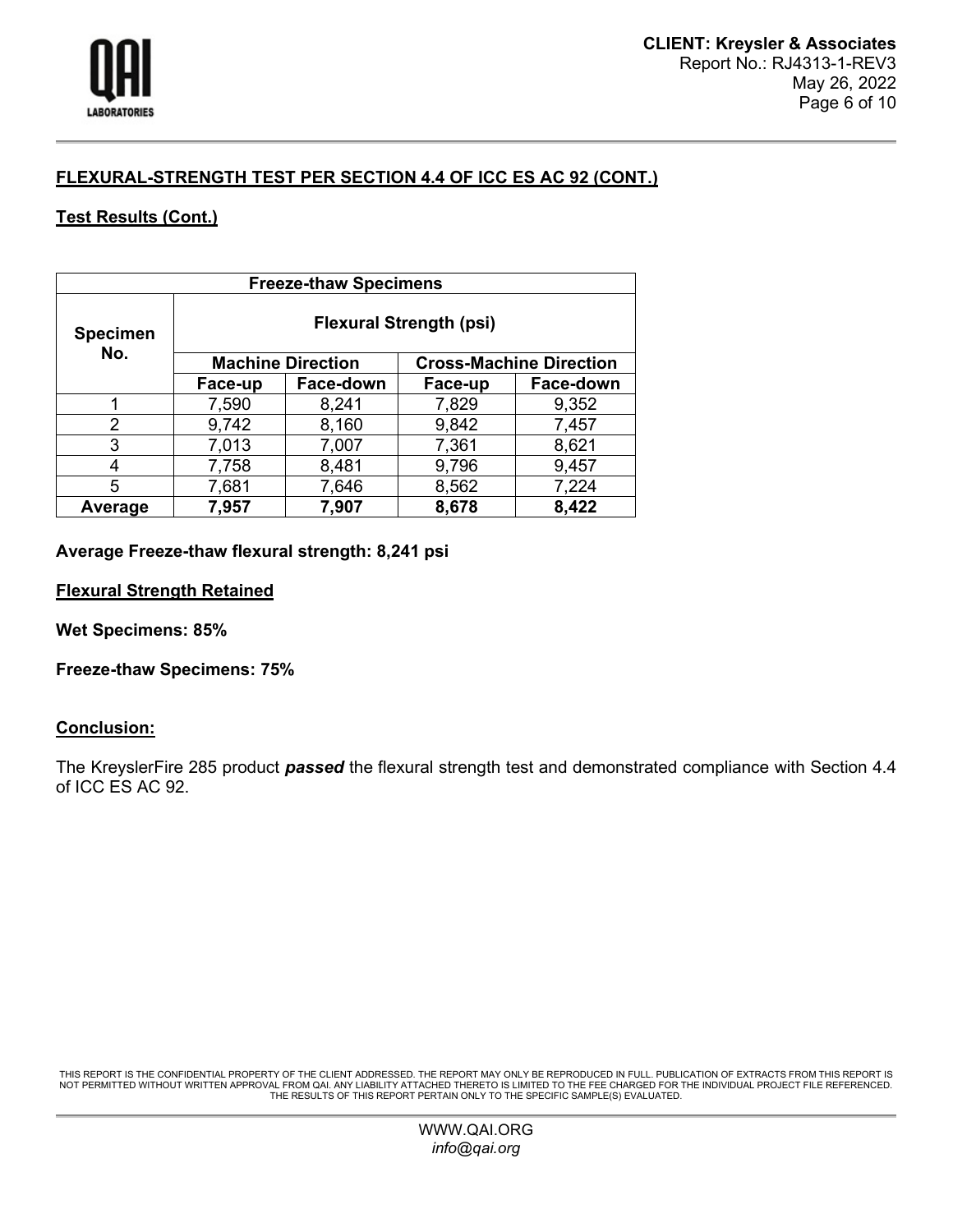

# **SALT SPRAY RESISTANCE PER SECTION 4.5 OF ICC ES AC 92**

## **Test Procedure**

Testing was performed in accordance with ASTM B117-97, *Standard Practice for Operating Salt Spray (Fog) Apparatus*. Three, 4-inch by 5-inch specimens were placed in a salt spray (fog) chamber and subjected to a total of 300 hours of salt spray exposure with visual examinations made every 100 hours.

The salt spray (fog) chamber was calibrated in accordance with ASTM B117.

## **Test Requirements**

At the completion of the test, there shall be no deleterious effects such as cracking, checking, crazing, erosion, delamination or other distress that might affect performance as an exterior wall covering.

# **Test Results**

| <b>Specimen</b><br>No. | <b>Observations</b>                                                                           |
|------------------------|-----------------------------------------------------------------------------------------------|
|                        | After 100, 200 and 300 hours of salt spray exposure, no cracking, checking, crazing, erosion, |
|                        | delamination or other deleterious effects were observed.                                      |
| $\overline{2}$         | After 100, 200 and 300 hours of salt spray exposure, no cracking, checking, crazing, erosion, |
|                        | delamination or other deleterious effects were observed.                                      |
| 3                      | After 100, 200 and 300 hours of salt spray exposure, no cracking, checking, crazing, erosion, |
|                        | delamination or other deleterious effects were observed.                                      |

# **Conclusion:**

The KreyslerFire 285 product *passed* the salt spray test and demonstrated compliance with Section 4.5 of ICC ES AC 92.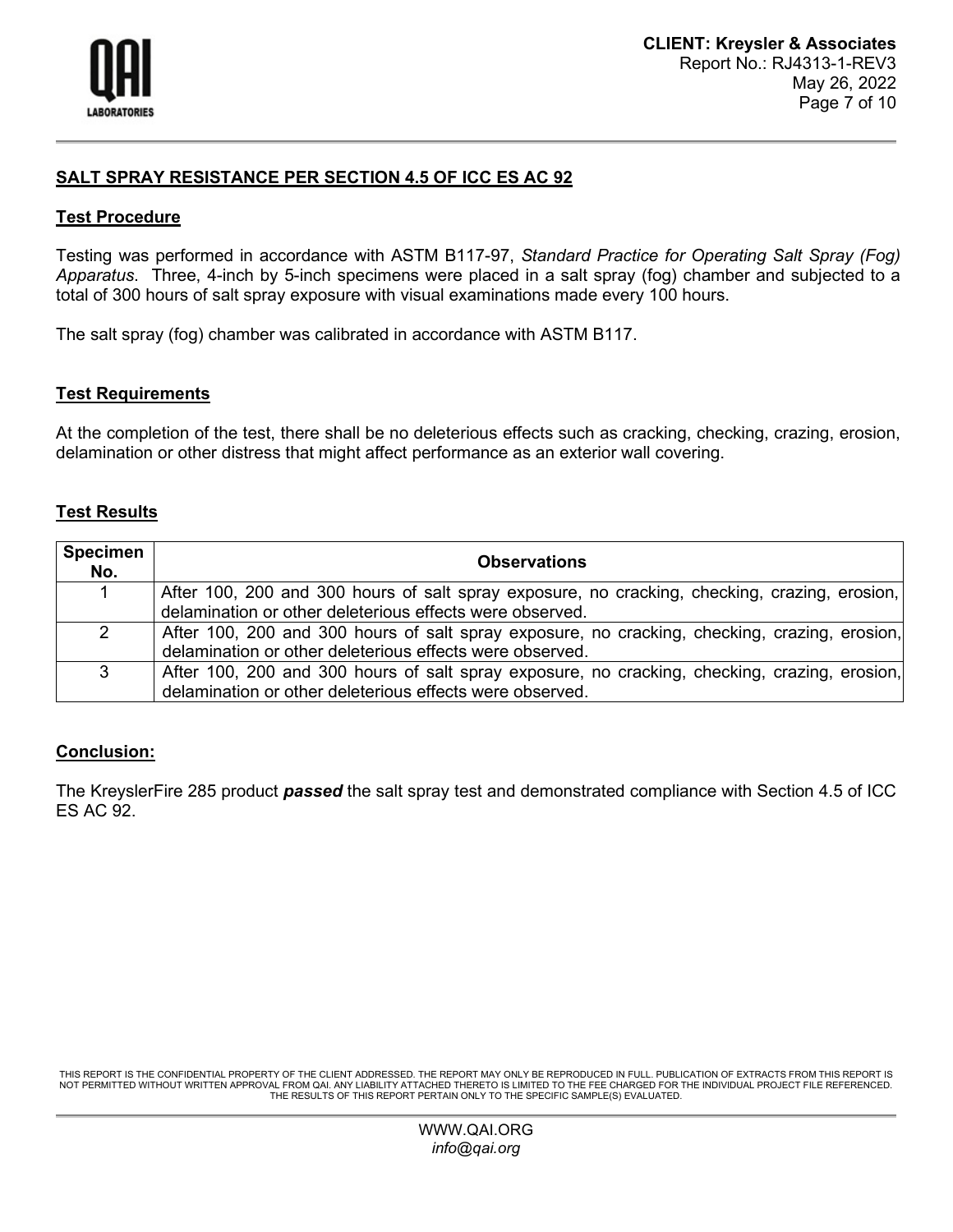

## **WATER RESISTANCE PER SECTION 4.6 OF ICC ES AC 92**

### **Test Procedure**

Testing was performed in accordance with ASTM D 2247-97, *Standard Practice for Testing Water Resistance of Coatings in 100% Relative Humidity*. Three, 4-inch by 6-inch specimens were placed in an environmental chamber, maintained at 100°F (38°C) and 100% relative humidity, for a period of 14 days. The samples were positioned in the test chamber 15 degrees from the vertical and inspected daily for deleterious effects.

### **Test Requirements**

At the completion of the test, there shall be no deleterious effects such as cracking, checking, crazing, erosion, delamination or other distress that might affect performance as an exterior wall covering.

### **Test Results**

| <b>Specimen</b><br>No. | <b>Observations</b>                                                                          |
|------------------------|----------------------------------------------------------------------------------------------|
|                        | No cracking, checking, crazing, erosion, delamination or other deleterious effects occurred. |
| 2                      | No cracking, checking, crazing, erosion, delamination or other deleterious effects occurred. |
| 3                      | No cracking, checking, crazing, erosion, delamination or other deleterious effects occurred. |

### **Conclusion:**

The KreyslerFire 285 product *passed* the water resistance test and demonstrated compliance with Section 4.6 of ICC ES AC 92.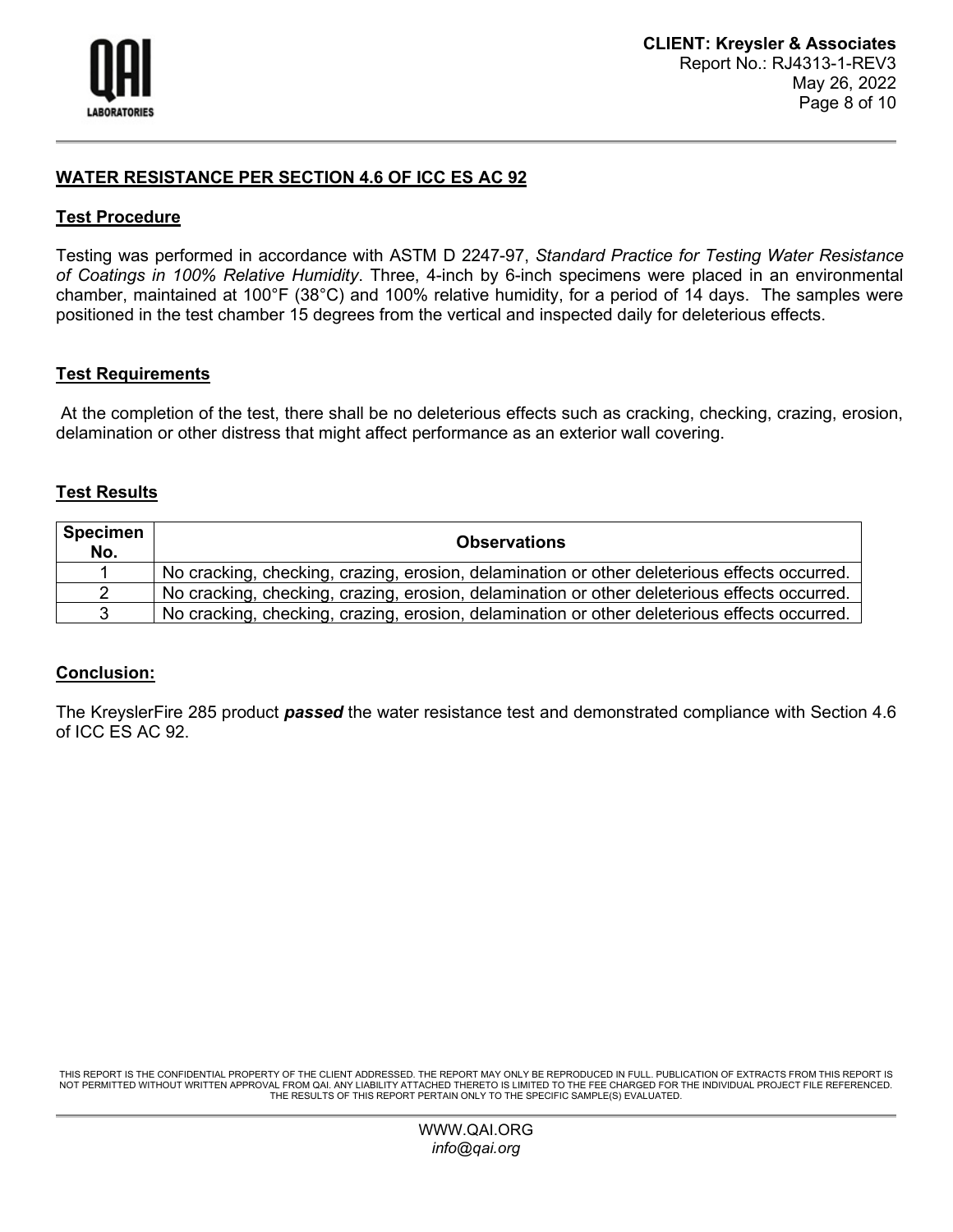

### **CLIENT: Kreysler & Associates** Report No.: RJ4313-1-REV3 May 26, 2022 Page 9 of 10

# **APPENDIX**



Photograph No.1 Accelerated weathering specimens after 2,000 hours of accelerated weathering